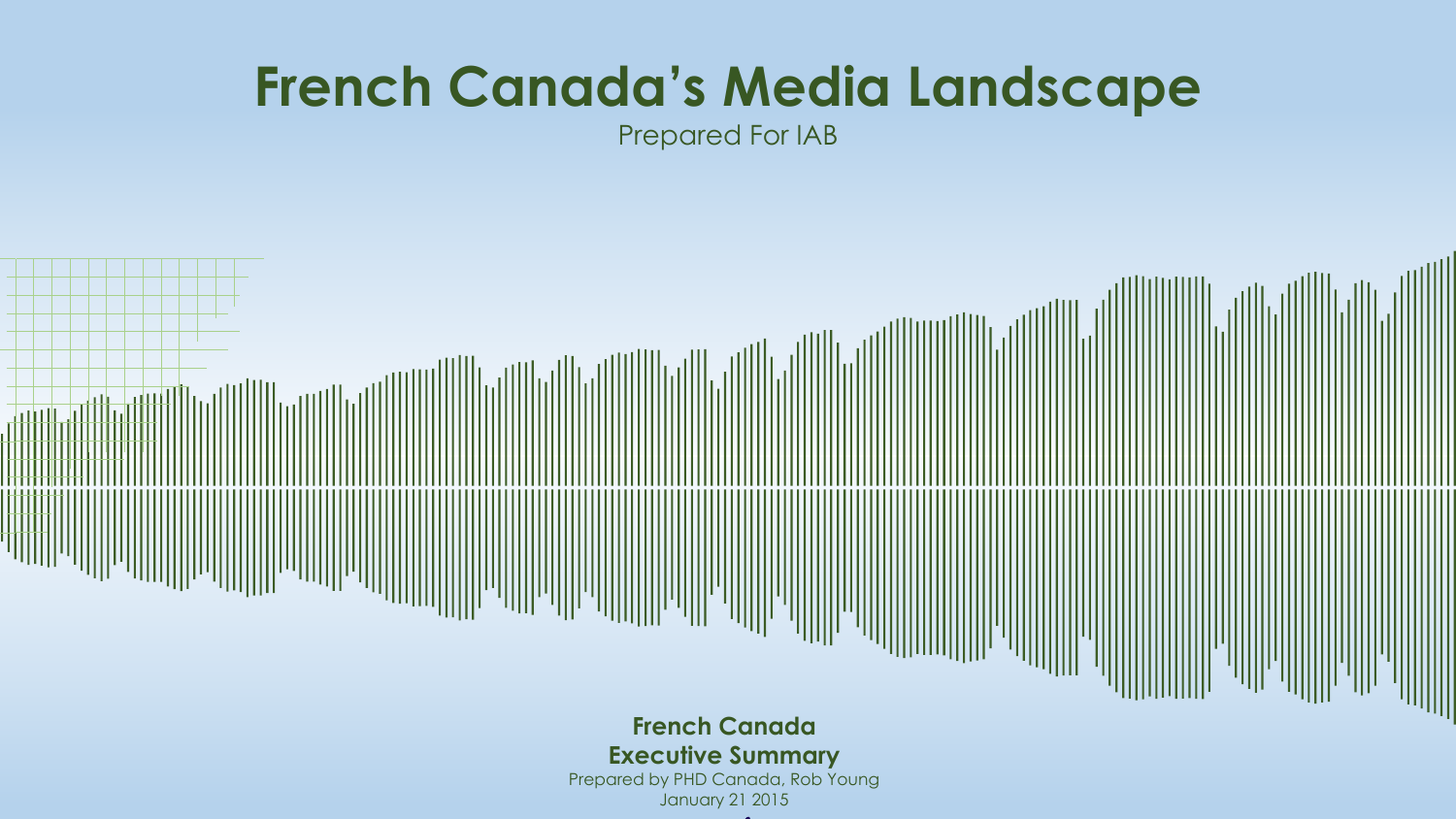#### **WHAT'S CMUST?**

Since its inception in 2004, IAB Canada's Canadian Media Usage Trends Study (CMUST) has been the only Canadian study crossing all major media and combining each channel's research audience currency of record. This year's presentation is entitled "The Media Landscape" and the work is available for both Total and French Canadian consumer universes. These studies document consumers' changing media consumption across all media as digital technologies impact the lives of Canadians. The study focuses on how new devices and new types of content are triggering ways consumers devote ever growing time counts with the Internet. This includes simultaneous usage of TV and the Internet, Car Connectivity, new Multi-platform data from comScore, time spent with Internet video commercials and the impact of Ad Blocking.

**Devices Reach Time Unearthed Time TV/Internet Intersection Ad Blocking Internet Content Revenue Development In Summary**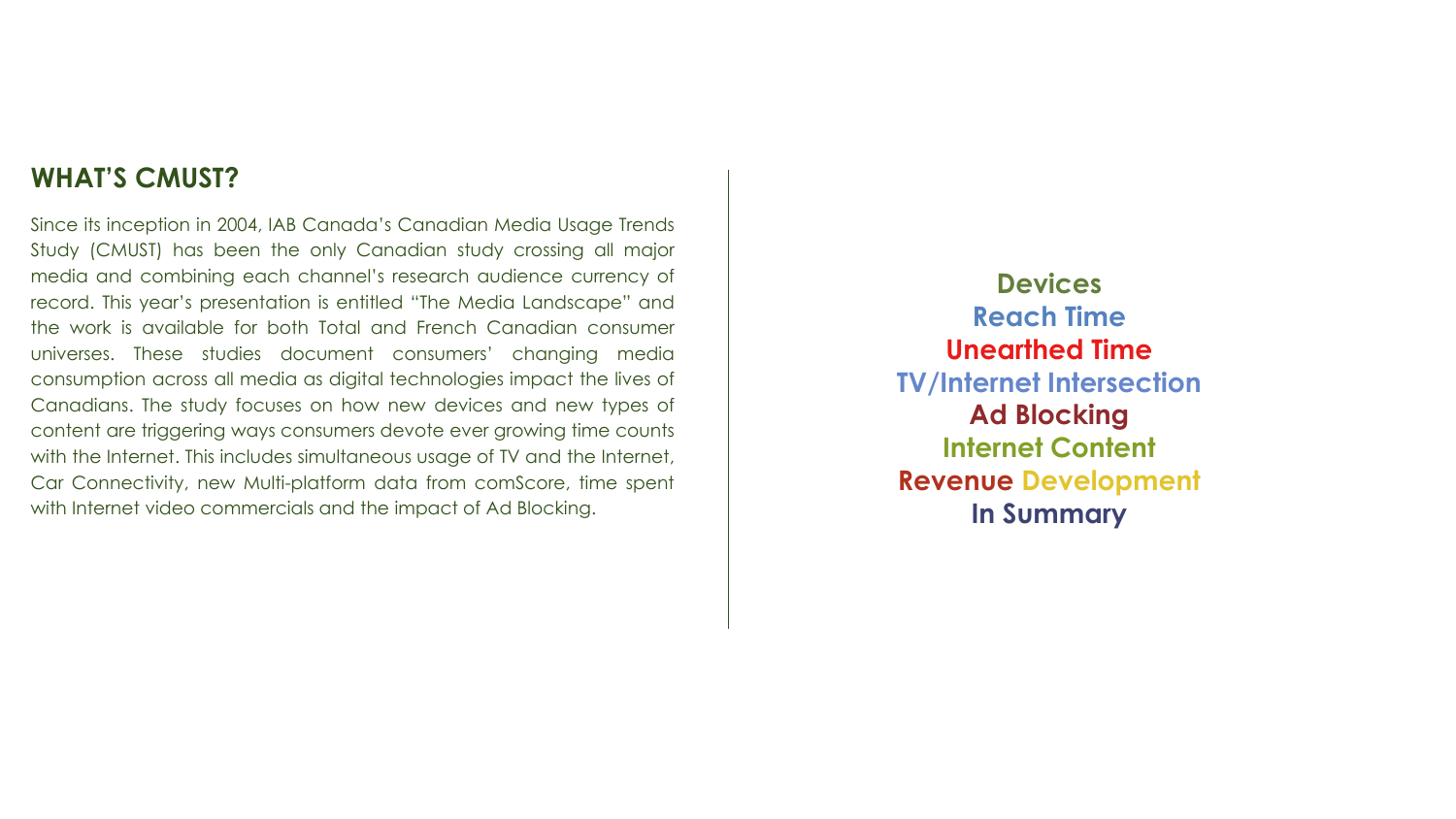#### **Devices**

This chart demonstrates how devices capable of accessing the Internet have grown over the last three years in French Canada. Both adult 18+ and adult 18-34 percent penetration levels are shown. The corresponding Spring 2015 penetration levels for these devices in Total Canada are listed in **red** on this chart as well.

Currently in the market place, there is a wide range of consumer uptake of these devices ranging from levels of saturation (desktop/laptop at 90%) to the relatively new and growing devices (car connectivity device at 4% penetration).

There are significant differences in development of devices between Total and French Canadian populations – smart phone underdevelopment in French Canada being the most notable.

Wearables, Car Connectivity and OTT (smart TV) devices represent the Internet medium's source of future consumer time spent counts.



 $SP =$  Spring Surveys, MTM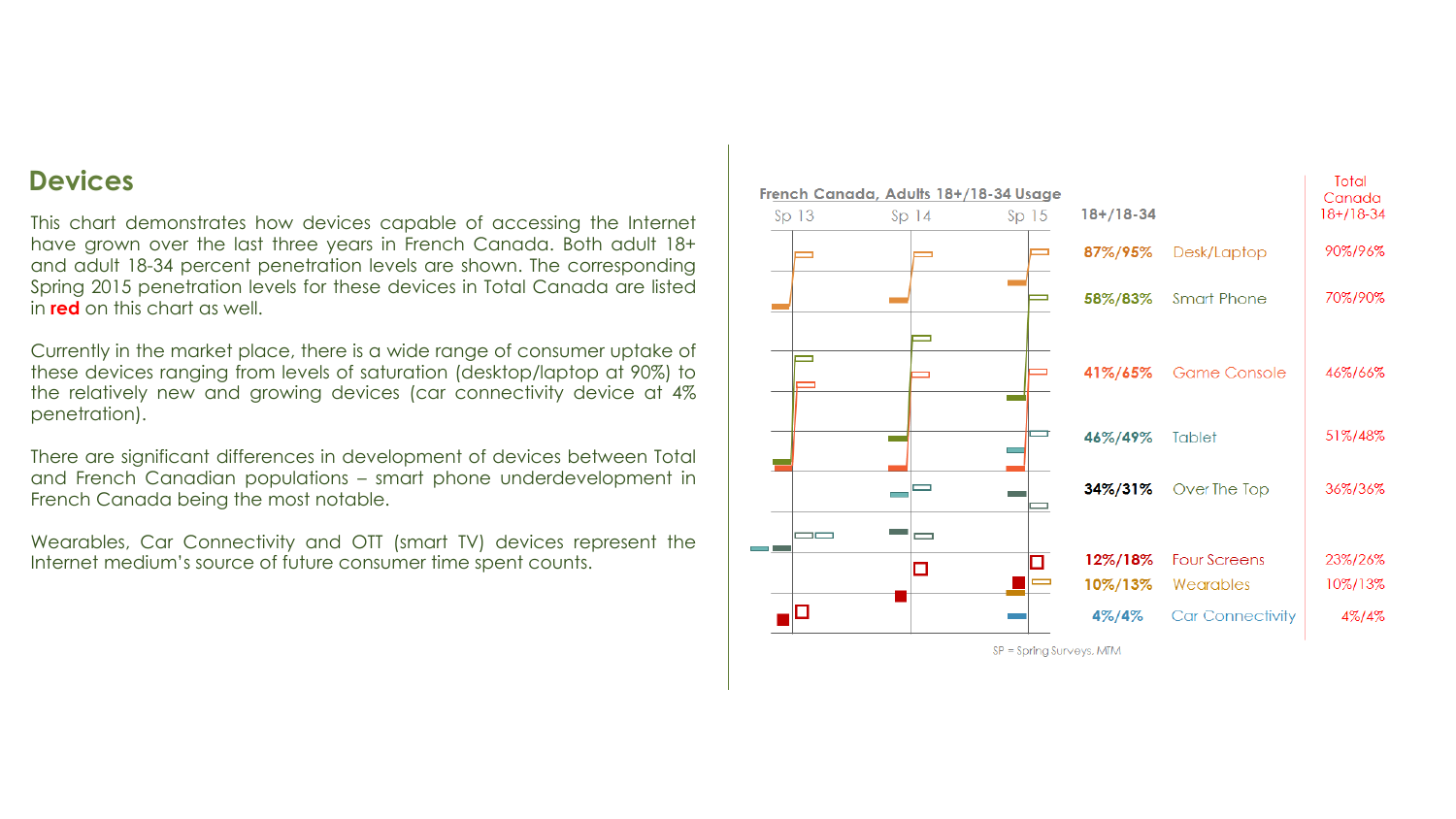## **Reach Time**

Offline media have experienced declines in their ability to generate weekly reach over the last 14 years. The TV medium is the exception, exhibiting an increase in weekly reach (due to changes to PPM survey methodology). The magazine medium experienced a particularly significant drop in reach due to the demise of the TV Guide segment of publishing. The Internet medium, on the other hand, is now utilized by over 80% of adults in French Canada weekly, up dramatically from 45% weekly reach level in 2001. Weekly reach of the Internet medium in French Canada is now effectively comparable to Total Canada weekly reach levels.

These reach levels are as reported by each medium's survey of record (Numeris for broadcast, Vividata for print and comScore for Internet).

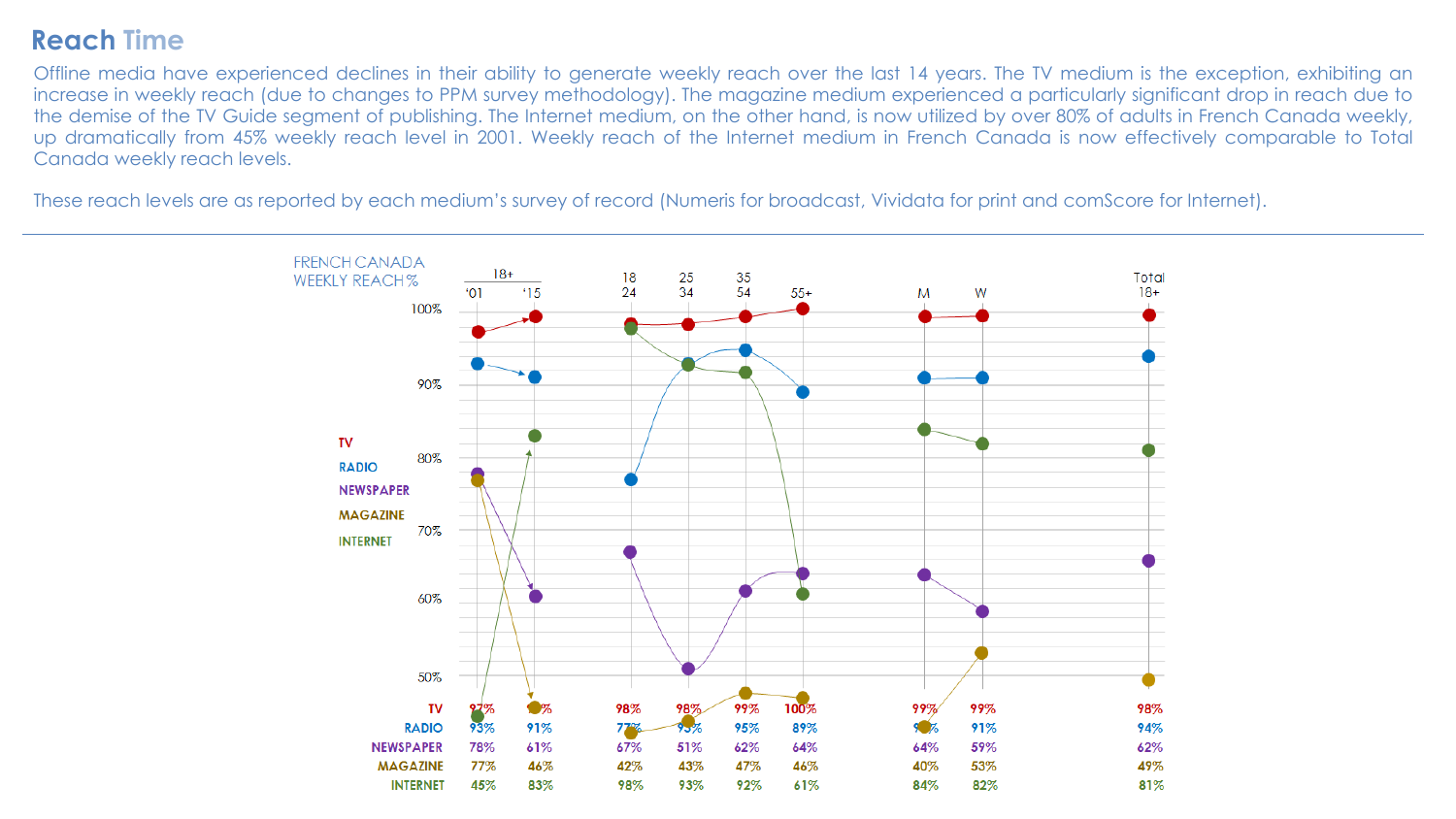## **Reach Time**

The Newspaper medium and TV medium have both experienced increases in weekly time counts (minutes per capita) over the last 14 years. The increase for TV comes as a result of changes in measurement technology. The newspaper medium has added new, youth skewed, Metro dailies over the 2001-2015 period. The Radio medium's decline in weekly minutes is due in large part to lower 18-24 time counts as this segment continues to search out and discover alternate sources of music.

The Internet medium has out paced the offline media in terms of growth in minutes per week and this medium is the only medium that can boast an overall youth-skewed profile. Both of the 18-24 and 25-34 year old age breaks spend more time with the Internet than with the TV medium weekly.

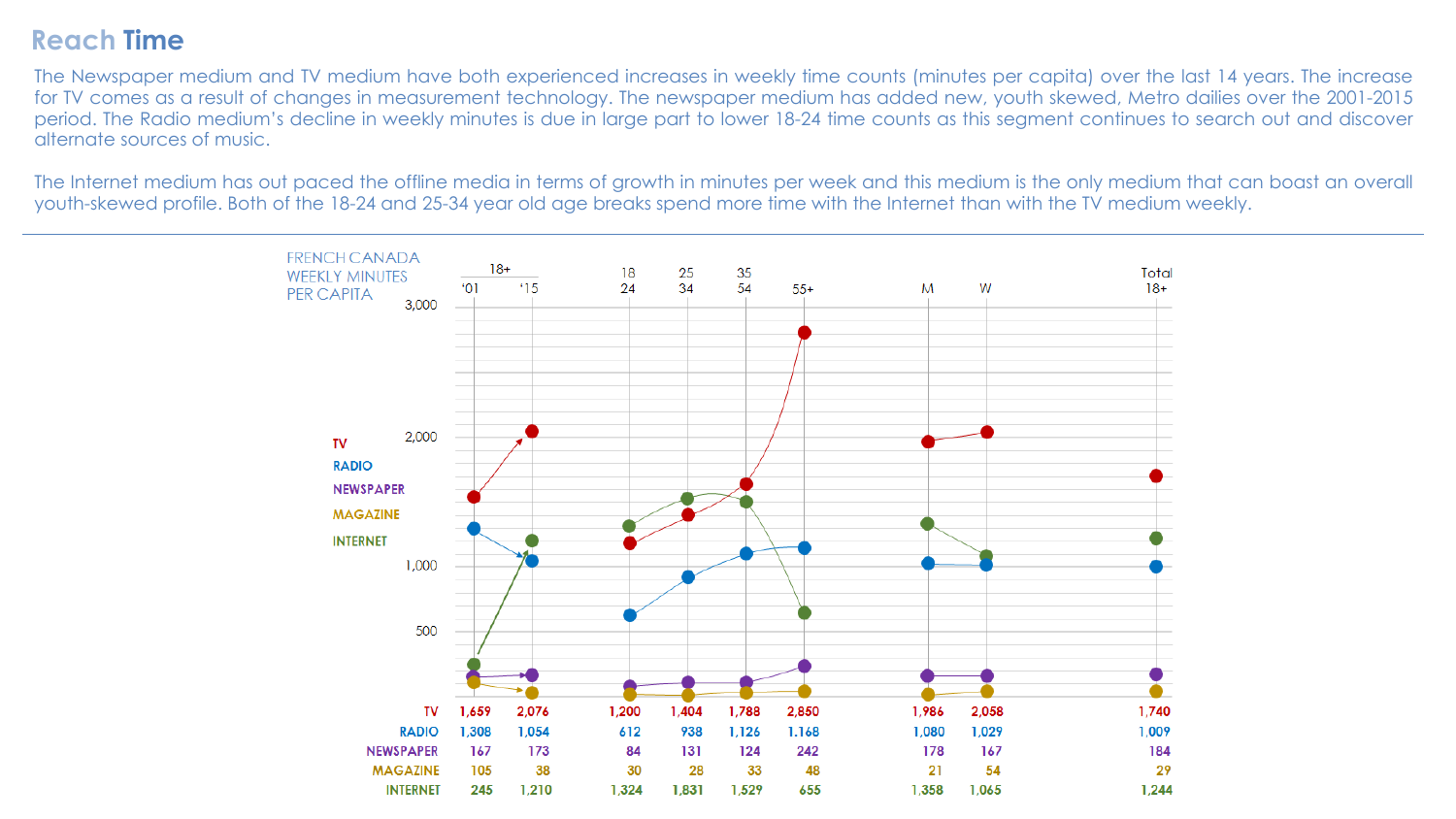#### **Unearthed Time**

ComScore does not measure consumer consumption of the Internet medium by way of a number of devices namely wearables, car connectivity, game consoles, OTT, audio and until recently mobile video. In 2015 publishers began to tag their mobile video content but as of fall 2015, comScore's mobile video time counts were still sparse.

This section of the report provides estimates of minutes per capita per week for adults 18+ in order to determine the Internet's *unearthed* time – the total time. The column on the far right hand side of the opposite chart aggregates the minute counts from bottom, up. Numbers in **green** denote time spent counts for Total Canada as a point of comparison.

The unearthed time count is 1,990 minutes per week compared to 1,210 minutes counted by comScore. We estimate that 40% of the Internet medium's total consumed time is estimated to be "buried"; still unmeasured by the French adult 18+ population.

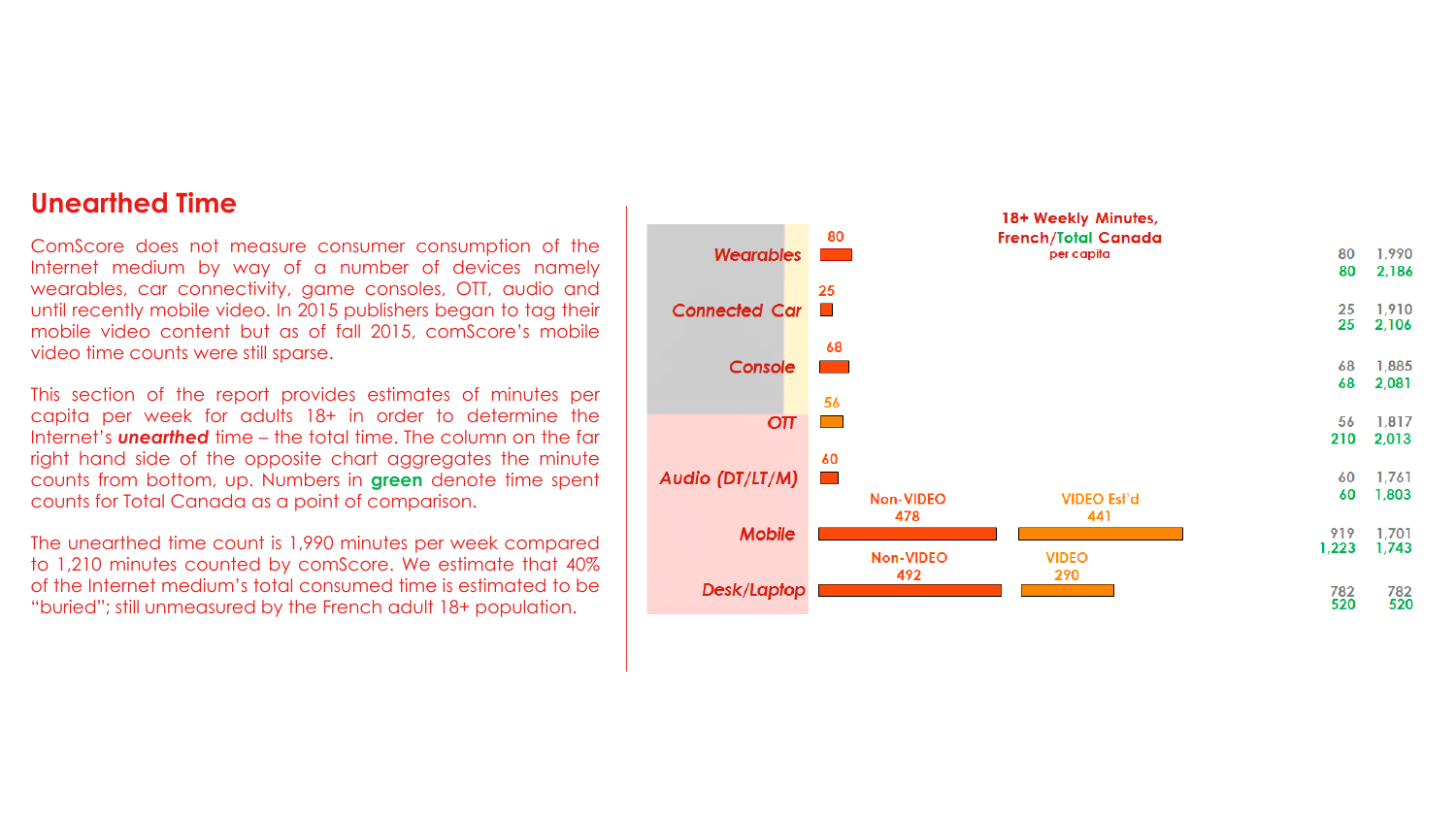## **TV/Internet Intersection**

Each new year finds the TV and Internet medium moving closer together, a phenomena referred to as "connected TV". This section of the CMUST report examines five interesting new developments in the space where TV and Internet intersect.



The Netflix subscription count amongst 18-34 year olds in French Canada (28% above) is low compared to levels of subscription in Total Canada (over 50%, Spring 2015 MTM survey). Clearly the lack of French language content is a barrier for Netflix. Other services in French Canada such as Illico and Tou.TV provide Netflix-like service but behave more like PurePlay and Video on Demand vehicles.



The 2015 MTM survey found that 46% of TV viewing occurs while French adults 18+ are simultaneously accessing the Internet. Once these duplicated, *simulmedia* minutes are removed from total media time, we find very little change in the resultant unduplicated media time consumption year over year.



Cord Cutters are individuals who either watch TV off air (in decline) or who never watch live TV at all (growing). The sum of these two Total Canada groups stands at 19%; up from 2014. French Canada's Cord Cutting proportion is smaller because Pick and Pay cable options exist in Quebec. The CMUST presentation predicts that "cord cutting" activity will diminish once Pick and Pay practices are adopted in English Canada early 2016.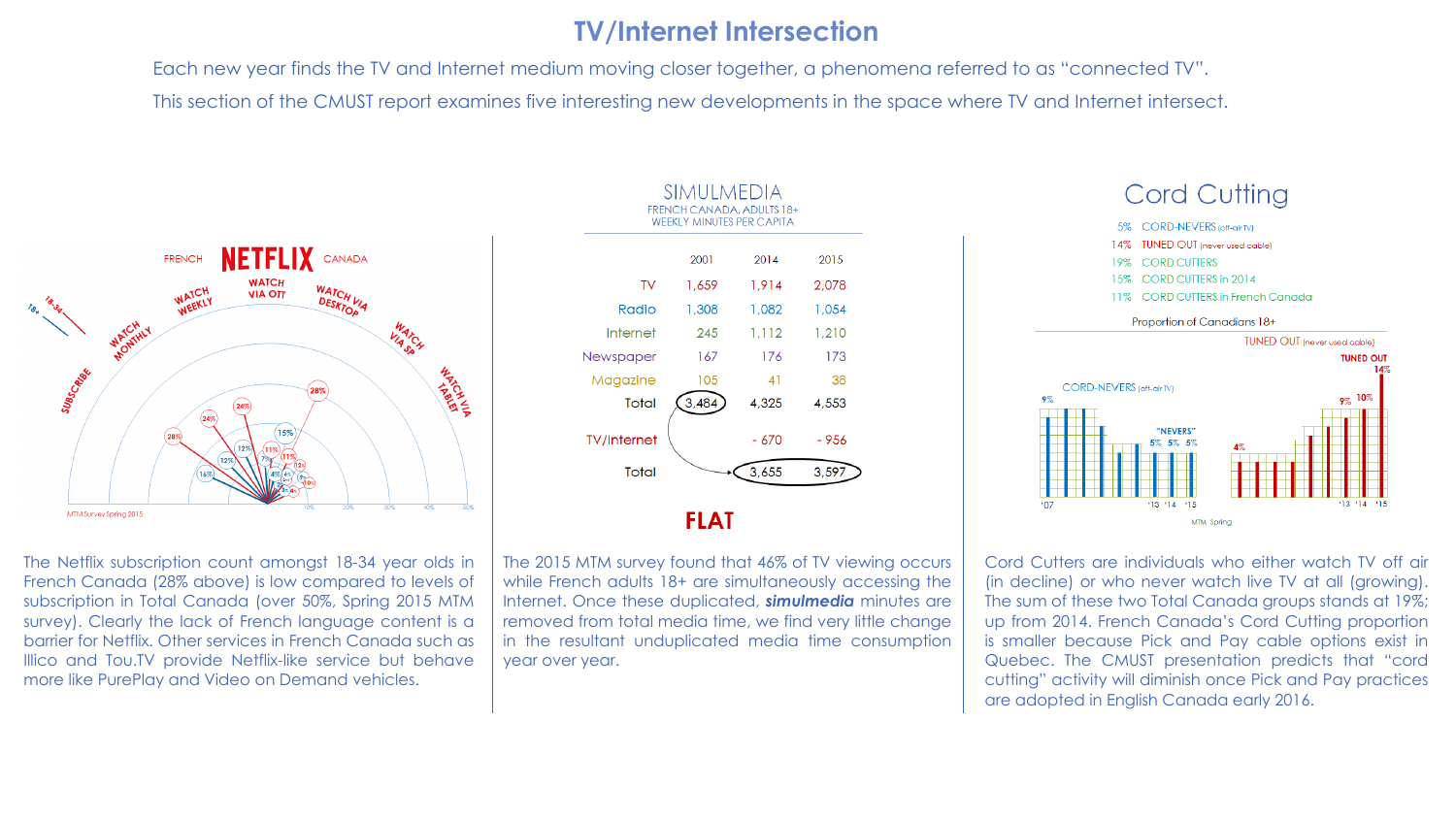## **TV/Internet Intersection**

| Video on Demanc                        |  |  |  |  |  |  |
|----------------------------------------|--|--|--|--|--|--|
| <b>On Demand</b><br>Measurement Report |  |  |  |  |  |  |
| VOD <sub>%</sub>                       |  |  |  |  |  |  |
| of Linear                              |  |  |  |  |  |  |
| SITCOM 10.0%<br>DRAMA 5.5%             |  |  |  |  |  |  |
| REALITY 5.5%                           |  |  |  |  |  |  |
| 7                                      |  |  |  |  |  |  |
| $+2\%$<br>estimated                    |  |  |  |  |  |  |
| NUMERIS October 2015                   |  |  |  |  |  |  |

#### Time and Money **Spent With Commercials**

|           | Commercial<br>Time | Commercia<br>Revenue |
|-----------|--------------------|----------------------|
| TV        | 64%                | 65%                  |
| Radio     | 31%                | 30%                  |
| Internet  | 5%                 | 5%                   |
| Newspaper |                    |                      |
| Magazine  |                    |                      |
| Total     | 100%               | 100%                 |

In October 2015 Numeris published the results of a measurement test that ran between January - June '15. Three English language broadcasters encoded their Video on Demand content in a way which allowed for a separate PPM audience track to take place. The incremental "on demand" audiences were generated from set top box VOD and also included audiences who tuned to streamed TV content on broadcaster web sites. These VOD program audience results were segmented by genres.

The result… extra VOD tuning accounted for between 5.5% and 10% of the linear or live TV audience levels. We have estimated that only 25% of total TV time is impacted by VOD resulting in a time count "lift" of 2% for the TV medium.

The minute per week time counts used in this CMUST report include time consumers spend with commercials (TV, Radio and Internet Video) and ads (Newspaper and Magazine). The industry does not measure time spent with ads but a time spent with commercials can be determined. TV and Radio channels that are commercial enterprises, dedicate fixed amounts of time per hour to the airing of commercials and in this way broadcast time counts can be estimated. ComScore measures, through their Ad Metrix service, video commercial time exposures.

This chart adds up these commercial minutes, shows a time composition percentage and compares the time composition to the distribution of ad revenue for these three media forms above. The percentages line up - suggesting that revenue per minute of tuning are comparable between these three media forms.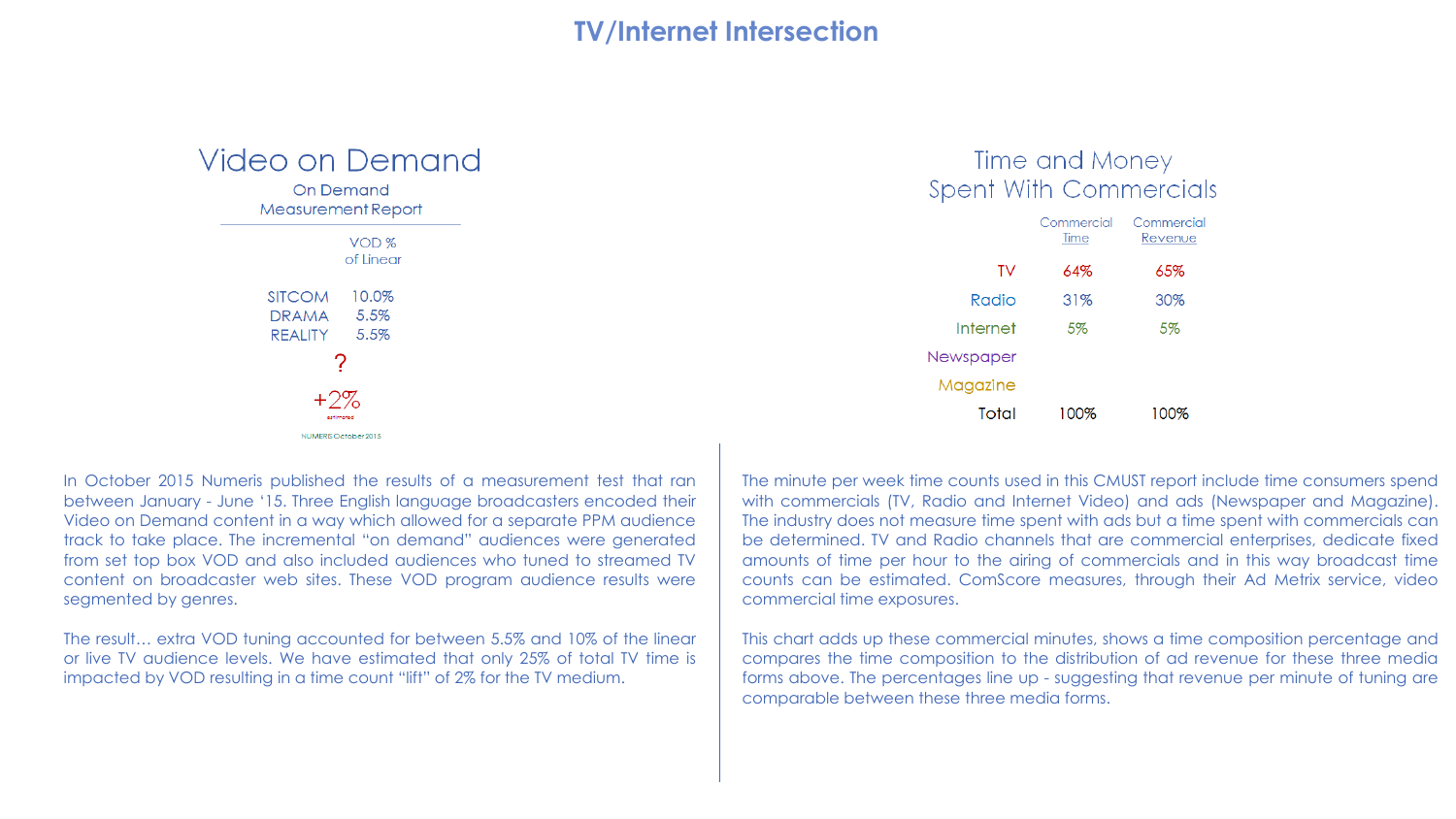## **Ad Blocking**

The **blue trend** line below tracks the number of display ad impressions that occurred on desktop/laptop between August 2013 and August 2015; a 30% downward trend. Why? Desktop/laptop time is steady (**the red line**), even as mobile time is on the upswing (**the green line**). Video ads, while growing, are not a significant explanation (**the brown line**) and viewability norms **(the black boxes)** have not altered enough to have caused the downward thrust of the display ad impressions. That leaves ad blocking as the most likely reason for the ad impression decline we've seen over the last two years, a suggestion reinforced by the Google Trend for searches against the term "**ad blocking**". A **Pagefair study** of ad blocking in Canada from 2015 puts ad blocking penetration at 20% and a **Sourcepoint/comScore** report (September 2015) places the penetration level at 16% providing suggesting that the ad blocking is responsible for less than 20% of the display impression declines since 2013.

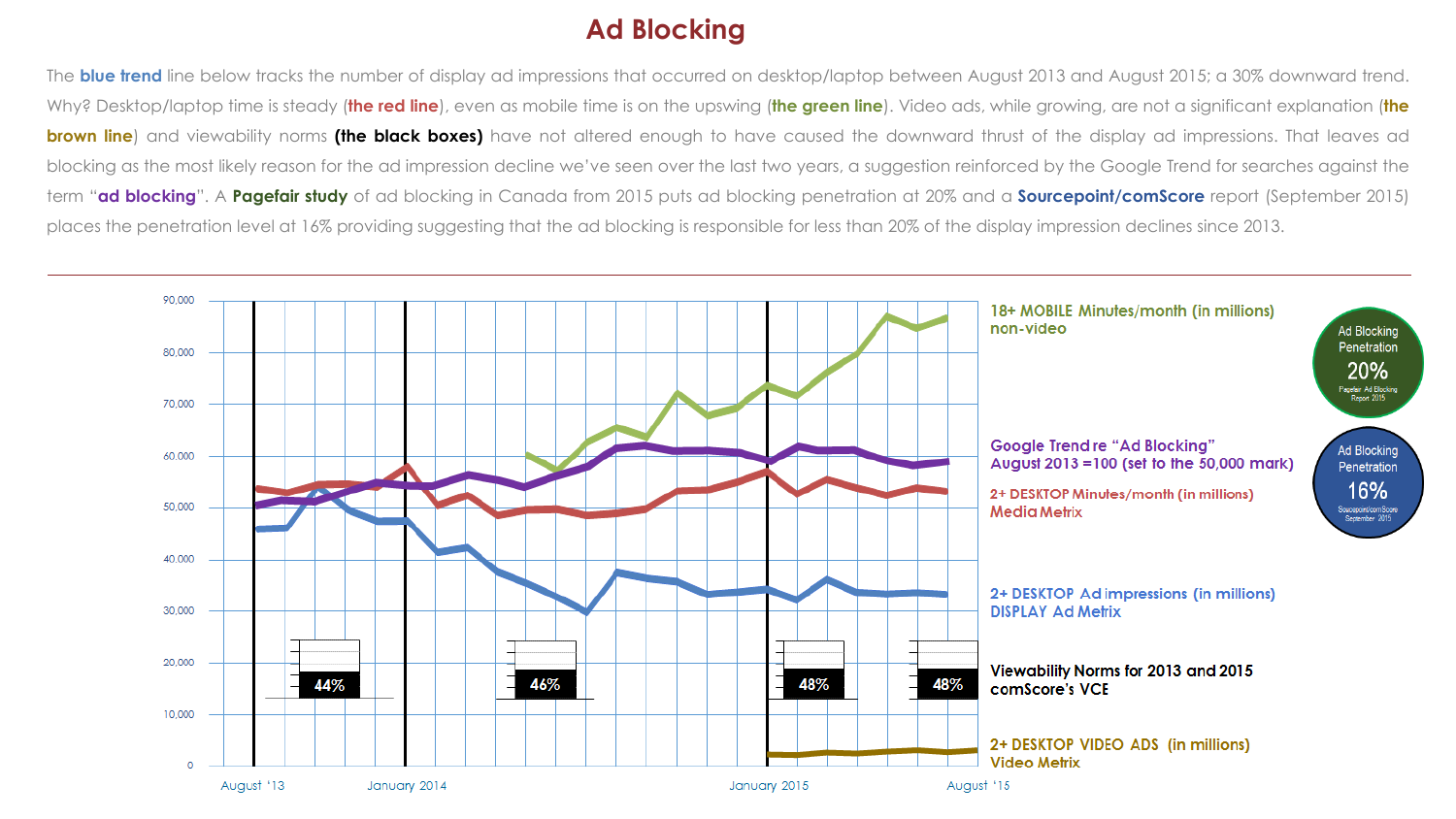## **Internet Content**

The chart below quantifies the amount of time (minutes per week per capita) adults 18+ and adults 18-34 spend with different genres of Internet content. Legacy media minutes are scaled above the line and Internet minutes are scaled below the line. Cobranded refers to Internet time spent with online extensions to legacy media channels (www.radio-Canada.ca) and Pureplay refers to time spent with Internet content that is off-line media-like but available only online (illico.tv for example). Of note in this content review is the very large degree of time spent with video (**the red boxes**) be it on-line or off-line.

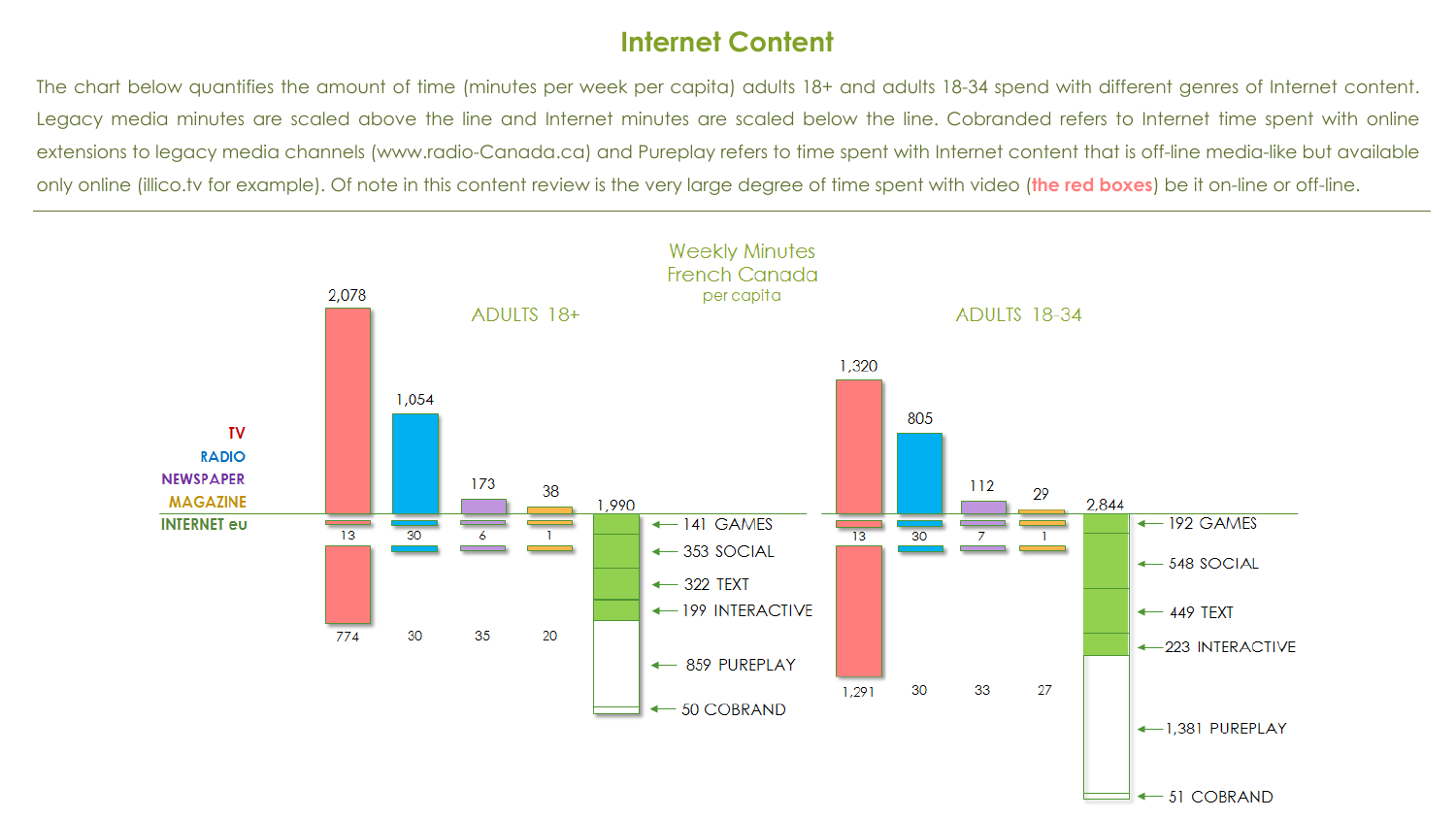### **Revenue Development**

All adults in Canada spend 23% and 17% of their total media time with Mobile Internet and Internet Video respectively. Marketers, on the other hand, spend only 8% and 2% of total ad budgets against these two media forms. Mobile and IVideo suffer from a high degree of revenue underdevelopment today. A listing of "Headwinds" and "Tailwinds" relating to this dynamic, suggests some of the forces at work that might explain this underdevelopment.

In the case of IVideo, target rating points (TRPs) which implies the need for a weight threshold as is the case with TV, has been met with resistance. On the other hand, the TRP provides a positive measurement commonality between TV and IVideo which can assist in merging the two channels into one weight generator.



|               | Time<br>(minutes per capita Ad 18+) |      | Revenue<br>(millions) |      |
|---------------|-------------------------------------|------|-----------------------|------|
| Mobile        | 1,222                               | 23%  | \$903                 | 8%   |
| <b>IVideo</b> | 908                                 | 17%  | \$266                 | 2%   |
| Total         | 5,232                               | 100% | \$10,986              | 100% |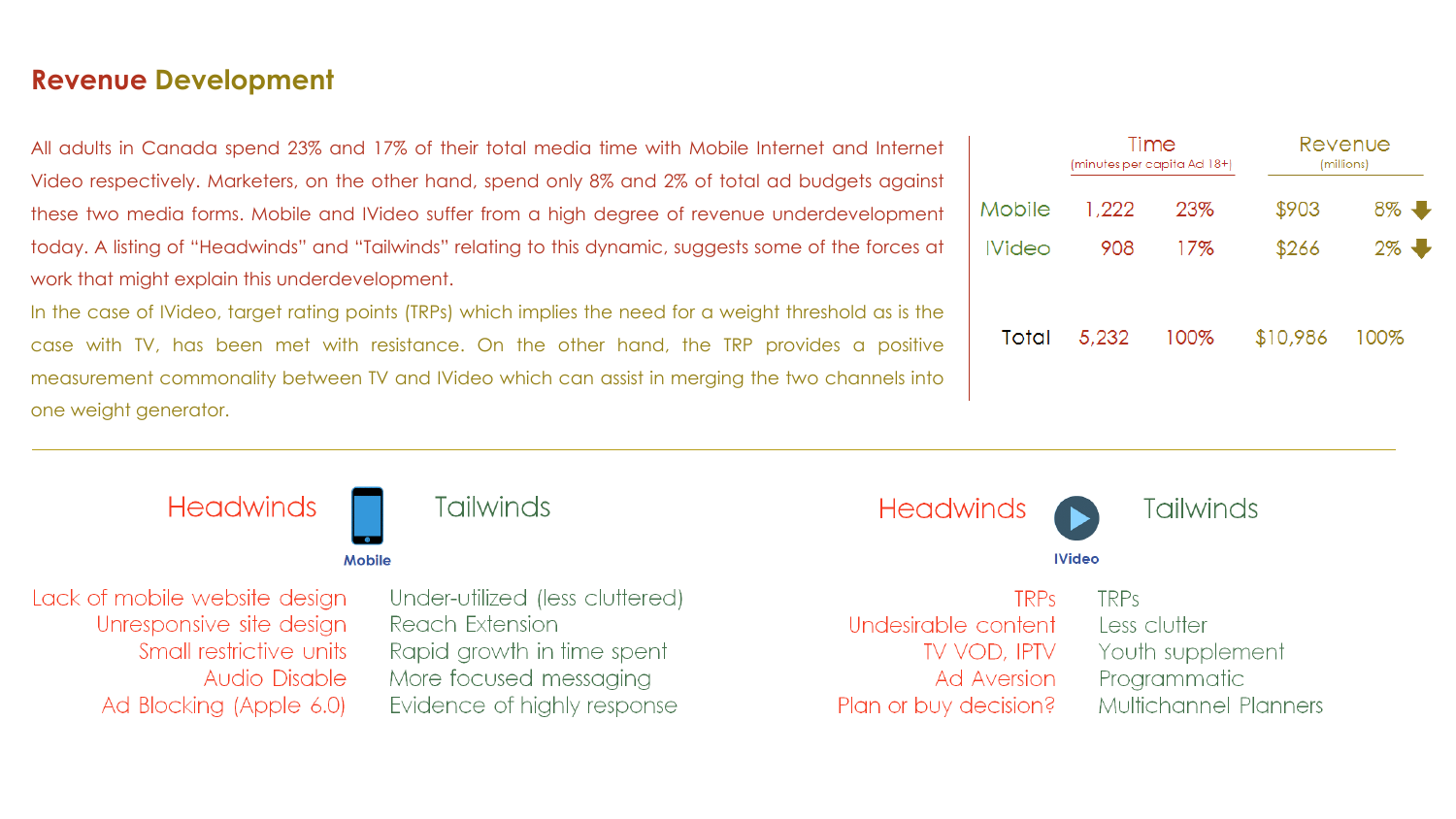#### **SUMMARY Of French Canada Development**

The chart below graphically depicts the levels of media consumption, relative to Total Canada adults 18+, exhibited by French Canada adults 18+. The media vehicles attached to the **white lines** have levels of French media consumption that index in and around 100. Media measures, such as Smart Phone penetration amongst French Canada adults 18+, are underdeveloped (well below 100 index compared to Total Canada) and are represented by the light **blue lines.** The red lined media channels indicate overdevelopment, French vs Total Canada. For example, TV time spend amongst French adults is very much higher than for all adults in Total Canada.



#### French Development Compared to Total Canada